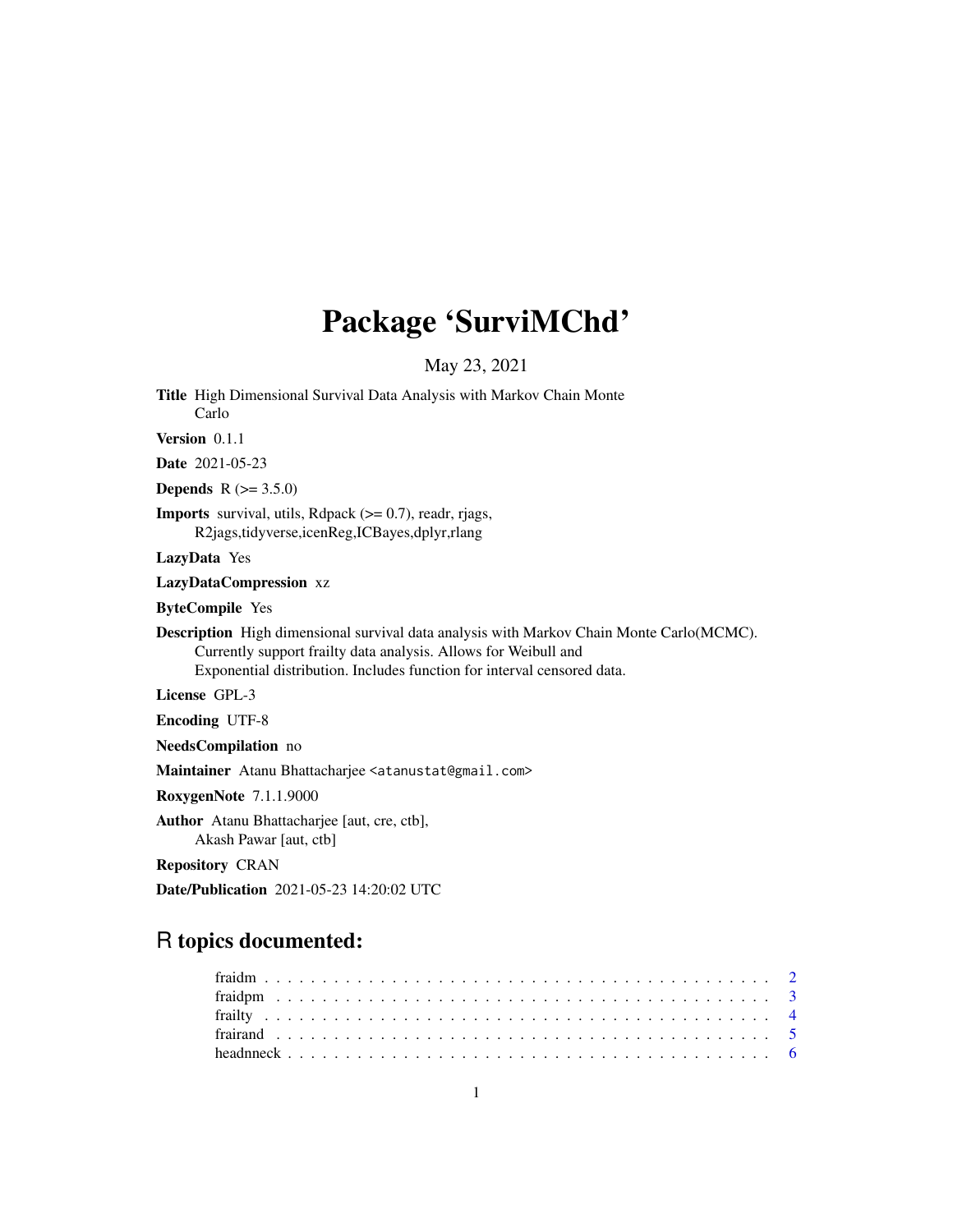#### <span id="page-1-0"></span> $2 \t\t \text{fraction}$

| Index |  | 16 |
|-------|--|----|
|       |  |    |
|       |  |    |
|       |  |    |
|       |  |    |
|       |  |    |
|       |  |    |

fraidm *Frailty with Discrete Mixture Model*

# Description

Discrete mixture model with MCMC

# Usage

fraidm(m, n, Ins, Del, Time, T.min, chn, iter, data)

# Arguments

| m     | Starting column number form where study variables to be selected.                                                                                                                                                                                                          |
|-------|----------------------------------------------------------------------------------------------------------------------------------------------------------------------------------------------------------------------------------------------------------------------------|
| n     | Ending column number till where study variables will get selected.                                                                                                                                                                                                         |
| Ins   | Variable name of Institute information.                                                                                                                                                                                                                                    |
| Del   | Variable name containing the event information.                                                                                                                                                                                                                            |
| Time  | Variable name containing the time information.                                                                                                                                                                                                                             |
| T.min | Variable name containing the time of event information.                                                                                                                                                                                                                    |
| chn   | Number of MCMC chains                                                                                                                                                                                                                                                      |
| iter  | Define number of iterations as number.                                                                                                                                                                                                                                     |
| data  | High dimensional data, event information given as (delta=0 if alive, delta=1 if<br>died). If patient is censored then t.min=duration of survival. If patient is died<br>then t.min=0. If patient is died then t=duration of survival. If patient is alive<br>then $t=NA$ . |

# Details

By given m and n, a total of 3 variables can be selected.

# Value

fraidmout - b[1] is the posterior estimate of the regression coefficient for first covariate.

b[2] is the posterior estimate of the regression coefficient for second covariate.

b[3] is the posterior estimate of the regression coefficient for third covariate.

omega[1] and omega[2] are frailty effects.

c[1] and c[2] are regression intercept and coefficients of covariates over mean effect.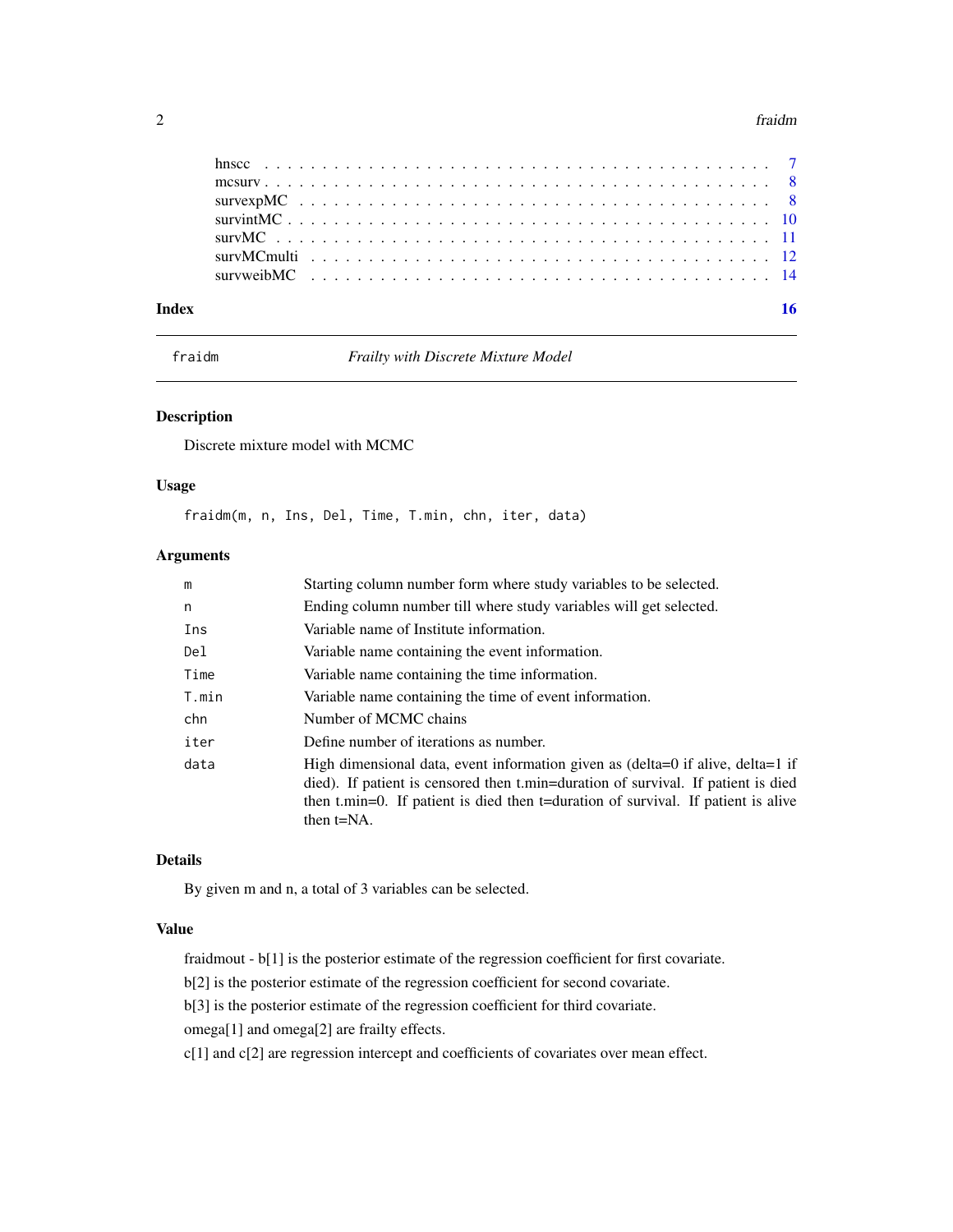#### <span id="page-2-0"></span>fraidpm 3

# References

Bhattacharjee, A. (2020). Bayesian Approaches in Oncology Using R and OpenBUGS. CRC Press. Congdon, P. (2014). Applied bayesian modelling (Vol. 595). John Wiley & Sons.

# See Also

fraidpm frairand

#### Examples

```
## Not run:
##
data(frailty)
fraidm(m=5,n=7,Ins="institute",Del="del",Time="timevar",T.min="time.min",chn=2,iter=6,data=frailty)
##
```
## End(Not run)

fraidpm *Frailty with drichlet process mixture*

# Description

Frailty analysis on high dimensional data by Drichlet process mixture.

#### Usage

fraidpm(m, n, Ins, Del, Time, T.min, chn, iter, adapt, data)

# Arguments

| m     | Starting column number form where study variables to be selected.                                                                                                                                                                                                          |
|-------|----------------------------------------------------------------------------------------------------------------------------------------------------------------------------------------------------------------------------------------------------------------------------|
| n     | Ending column number till where study variables will get selected.                                                                                                                                                                                                         |
| Ins   | Variable name of Institute information.                                                                                                                                                                                                                                    |
| Del   | Variable name containing the event information.                                                                                                                                                                                                                            |
| Time  | Variable name containing the time information.                                                                                                                                                                                                                             |
| T.min | Variable name containing the time of event information.                                                                                                                                                                                                                    |
| chn   | Number of MCMC chains.                                                                                                                                                                                                                                                     |
| iter  | Define number of iterations as number.                                                                                                                                                                                                                                     |
| adapt | Define number of adaptations as number.                                                                                                                                                                                                                                    |
| data  | High dimensional data, event information given as (delta=0 if alive, delta=1 if<br>died). If patient is censored then t.min=duration of survival. If patient is died<br>then t.min=0. If patient is died then t=duration of survival. If patient is alive<br>then $t=NA$ . |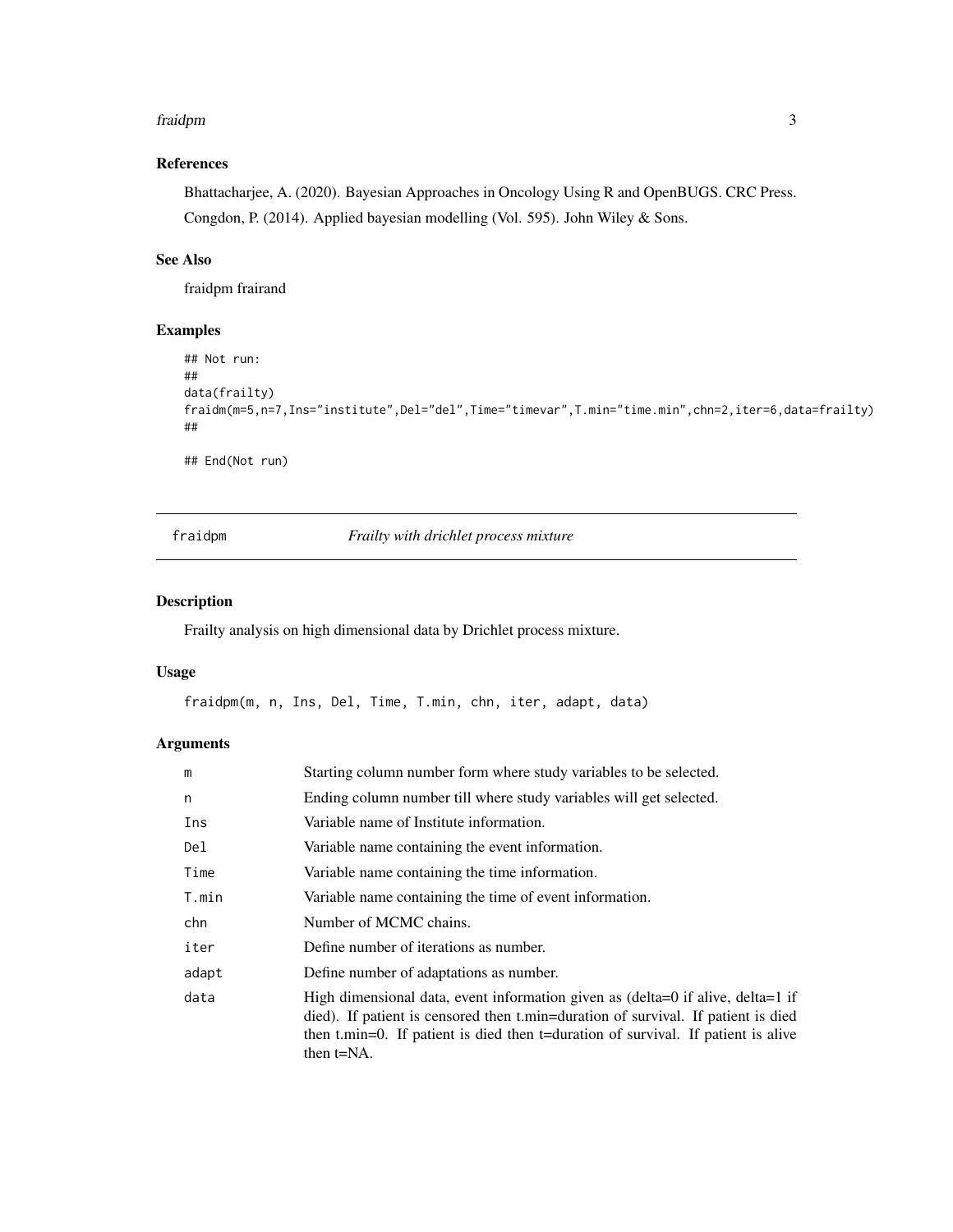# <span id="page-3-0"></span>Details

By given m and n, a total of 3 variables can be selected.

# Value

fraidpmout omeg[i] are frailty effects.

# Author(s)

Atanu Bhattacharjee and Akash Pawar

# References

Bhattacharjee, A. (2020). Bayesian Approaches in Oncology Using R and OpenBUGS. CRC Press. Congdon, P. (2014). Applied bayesian modelling (Vol. 595). John Wiley & Sons.

# See Also

fraidm frairand

# Examples

```
## Not run:
##
data(frailty)
fraidpm(m=5,n=7,Ins="institute",Del="del",Time="timevar",T.min="time.min",chn=2,iter=6,
adapt=100,data=frailty)
##
## End(Not run)
```
frailty *Frailty in high dimensional survival data.*

# Description

Data set listing institutional wise survival outcomes

Survival observations data for frailty model functions of SurviMChd

#### Usage

data(frailty)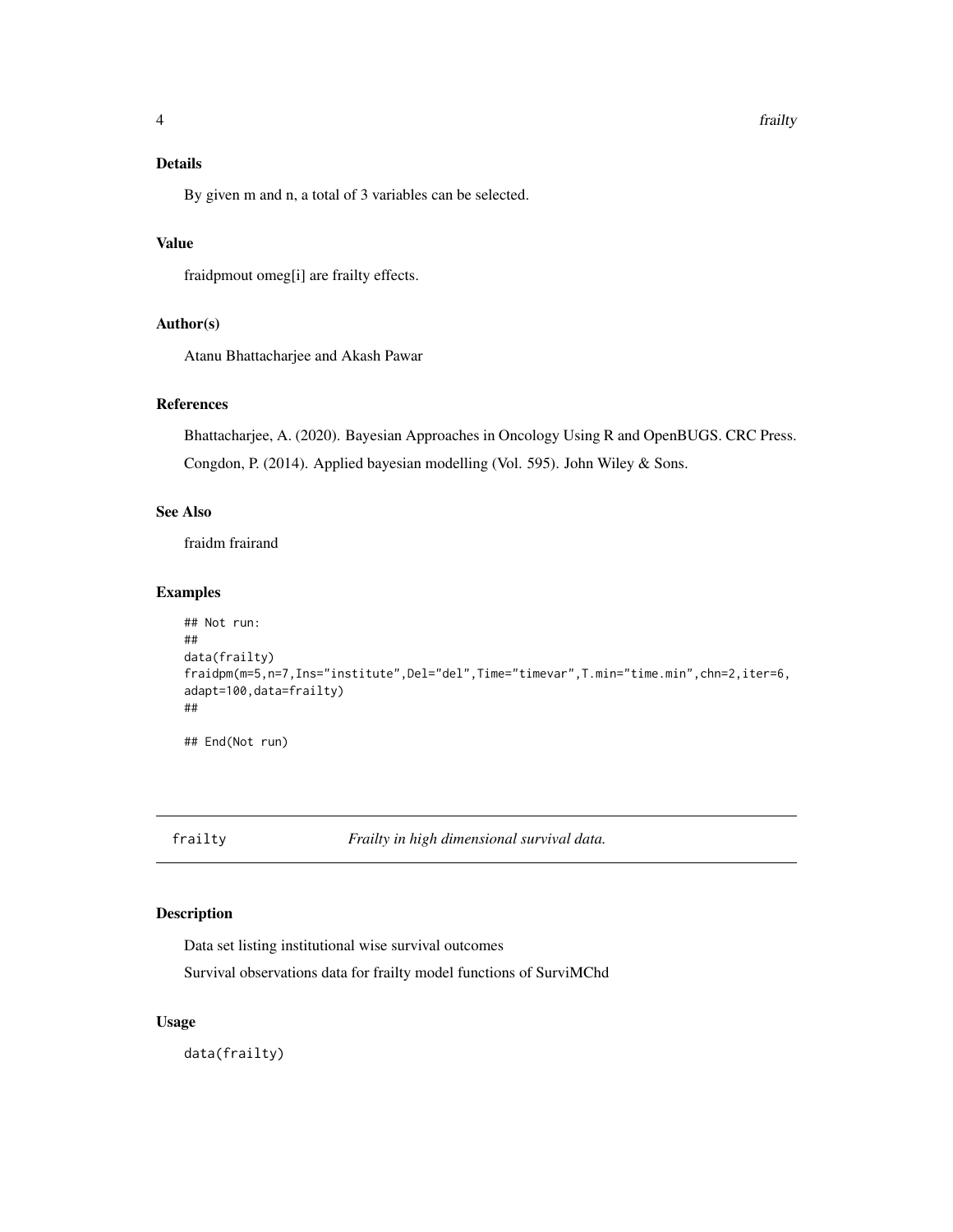#### <span id="page-4-0"></span>frairand 50 to 30 and 50 km s and 50 km s and 50 km s and 50 km s and 50 km s and 50 km s and 50 km s and 50 km s and 50 km s and 50 km s and 50 km s and 50 km s and 50 km s and 50 km s and 50 km s and 50 km s and 50 km s

# Format

A tibble with 7 columns and 272 rows which are :

institute Institute of the sample observations del Numberic values 0 or 1 containing death/event information timevar Survival duration time.min Minimum survival female Covariate\_1, gender variable indicating either a female or not ph.karno Covariate\_2 pat.karno Covariate\_3

# Examples

data(frailty)

frairand *Frailty with random effects in high dimensional data with MCMC*

# Description

Random effects frailty model

# Usage

frairand(m, n, Ins, Del, Time, T.min, chn, iter, adapt, data)

# Arguments

| m     | Starting column number form where study variables to be selected.                                        |
|-------|----------------------------------------------------------------------------------------------------------|
| n     | Ending column number till where study variables will get selected.                                       |
| Ins   | Variable name of Institute information.                                                                  |
| Del   | Variable name containing the event information.                                                          |
| Time  | Variable name containing the time information.                                                           |
| T.min | Variable name containing the time of event information.                                                  |
| chn   | Numner of MCMC chains.                                                                                   |
| iter  | Define number of iterations as number.                                                                   |
| adapt | Define number of adaptations as number.                                                                  |
| data  | High dimensional data having survival duration, event information and column<br>of time for death cases. |

# Details

By given m and n, a total of 3 variables can be selected.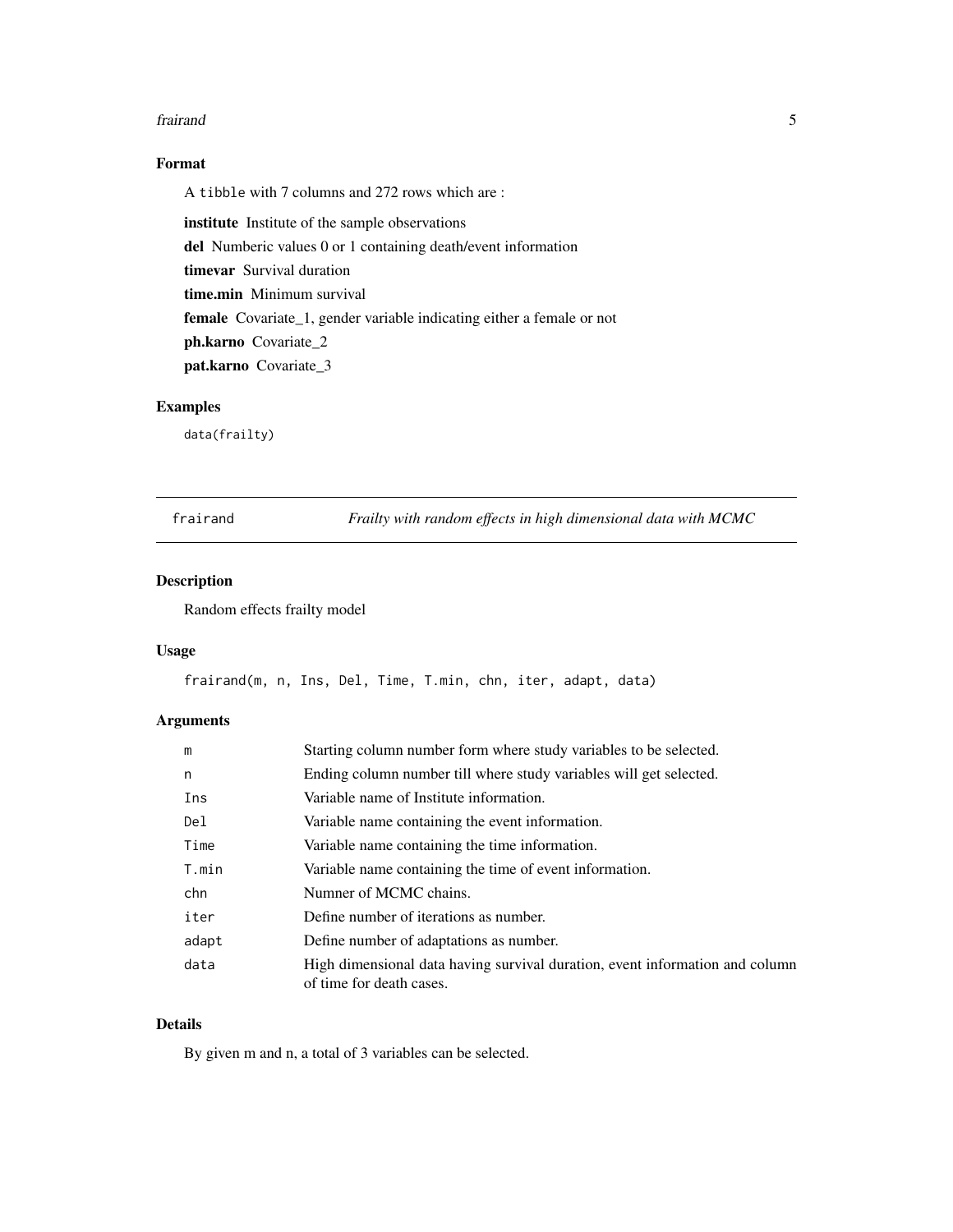#### <span id="page-5-0"></span>Value

frairandout omeg[i] are frailty effects.

#### Author(s)

Atanu Bhattacharjee and Akash Pawar

# References

Tawiah, R., Yau, K. K., McLachlan, G. J., Chambers, S. K., & Ng, S. K. (2019). Multilevel model with random effects for clustered survival data with multiple failure outcomes. *Statistics in medicine*, 38(6), 1036-1055.

# See Also

fraidm fraidpm

#### Examples

```
## Not run:
##
data(frailty)
frairand(m=5,n=7,Ins="institute",Del="del",Time="timevar",T.min="time.min",chn=2,iter=6,
adapt=100,data=frailty)
##
## End(Not run)
```
headnneck *High dimensional genomic data on head and neck cancer*

# **Description**

Head and neck cancer data tibble on head and neck cancer patients for survexpMC and survweibMC functions.

#### Usage

data(headnneck)

#### Format

A tibble with 13 columns which are :

Subjects Patients referred to as Subjects

OS Overall Survival

Death Death status for the particular subjects

randgrp1 Arm of group assigned to subjects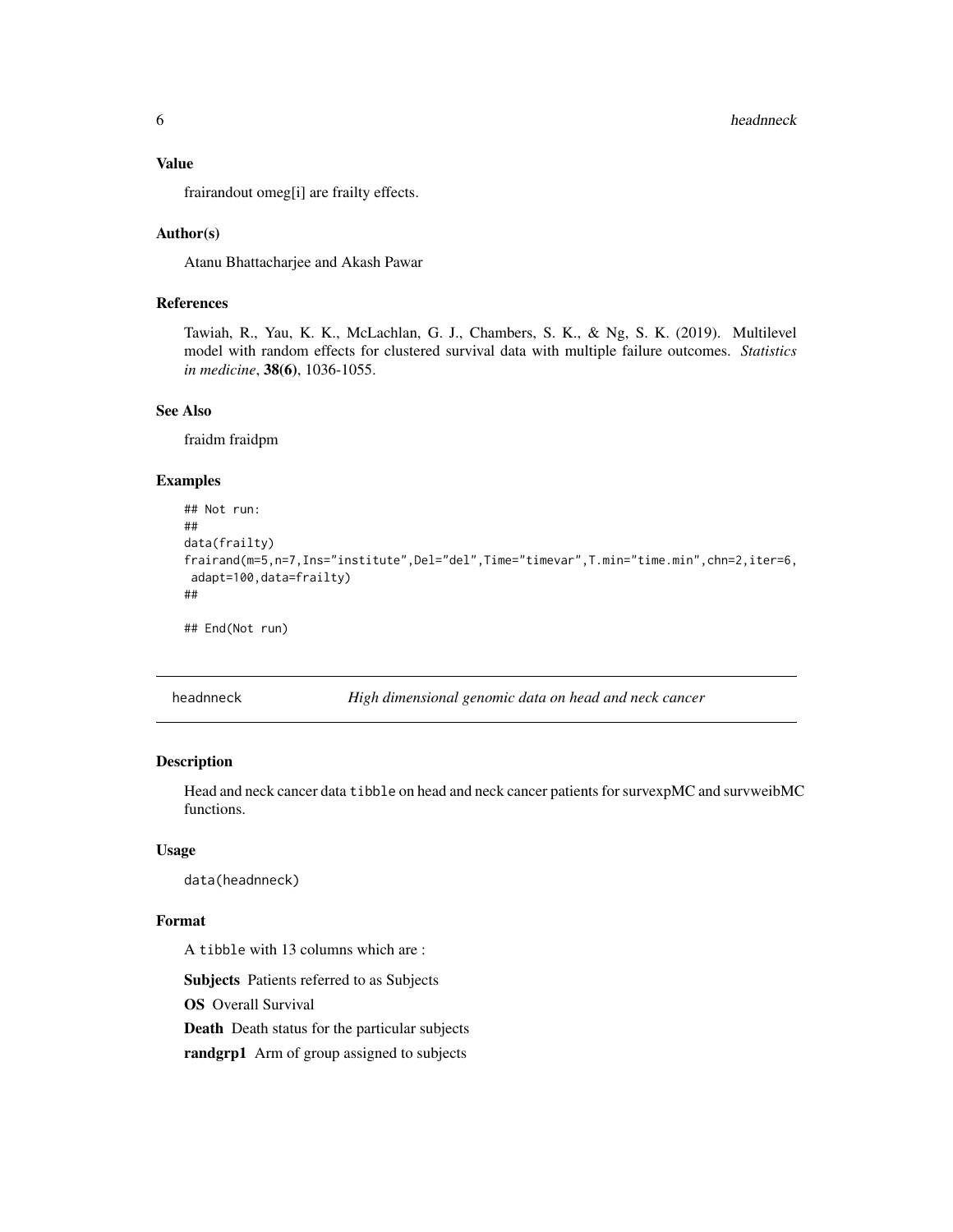#### <span id="page-6-0"></span>hnscc 7 and 7 and 7 and 7 and 7 and 7 and 7 and 7 and 7 and 7 and 7 and 7 and 7 and 7 and 7 and 7 and 7 and 7 and 7 and 7 and 7 and 7 and 7 and 7 and 7 and 7 and 7 and 7 and 7 and 7 and 7 and 7 and 7 and 7 and 7 and 7 and

gender1 Demographic information of Subjects, i.e. Gender Stratum1 Stratum from where the sample is drawn prevoi Categorical observation Covariate\_1 Continuous observations Covariate\_2 Continuous observations Covariate\_3 Continuous observations Covariate\_4 Continuous observations Covariate\_5 Continuous observations

Covariate\_6 Continuous observations

# Examples

data(headnneck)

hnscc *hnscc Head and neck cancer data*

#### Description

High dimensional head and neck cancer gene expression data

#### Usage

data(hnscc)

# Format

A dataframe with 565 rows and 104 variables

ID ID of subjects

leftcensoring Initial censoring time

death Survival event

os Duration of overall survival

PFS Duration of progression free survival

Prog Progression event

GJB1,...,HMGCS2 High dimensional covariates

#### Examples

data(hnscc)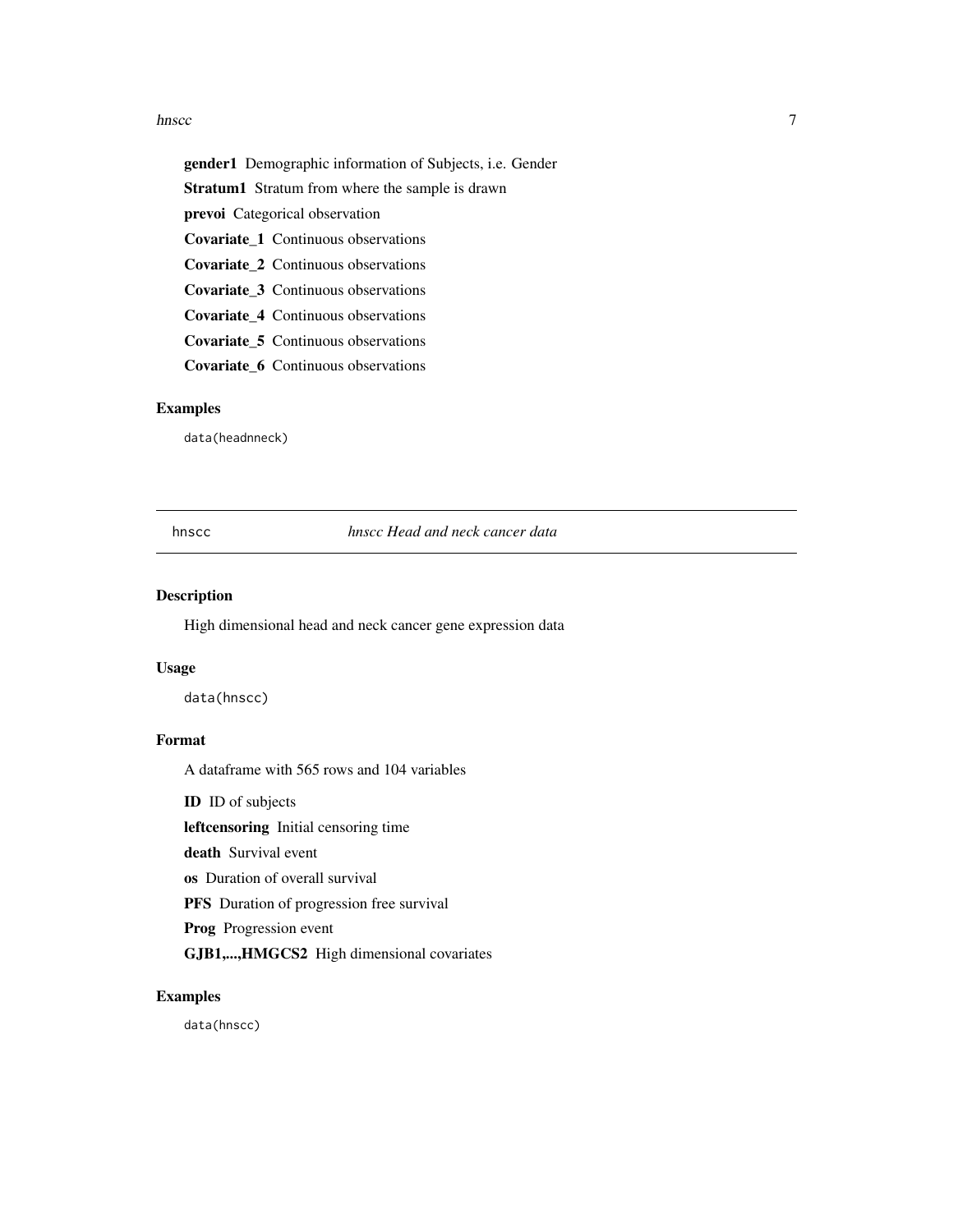<span id="page-7-0"></span>

# Description

Observations made tibble on the head and neck cancer patients. Data for survMC function from SurviMChd package.

#### Usage

data(mcsurv)

# Format

A tibble with 15 columns which are :

OS Overall Survival

Death Death status

- t Time at which event occurred
- x1 Variable measured on continuous scale
- x2 Variable measured on discrete scale
- x3 Variable measured on continuous scale
- x4 Variable measured on discrete scale
- x5 Variable measured on continuous scale

#### Examples

data(mcsurv)

survexpMC *Exponential survival analysis with MCMC*

#### Description

Survival analysis with exponential distribution by MCMC

#### Usage

survexpMC(m1, n1, m2, n2, chains, iter, data)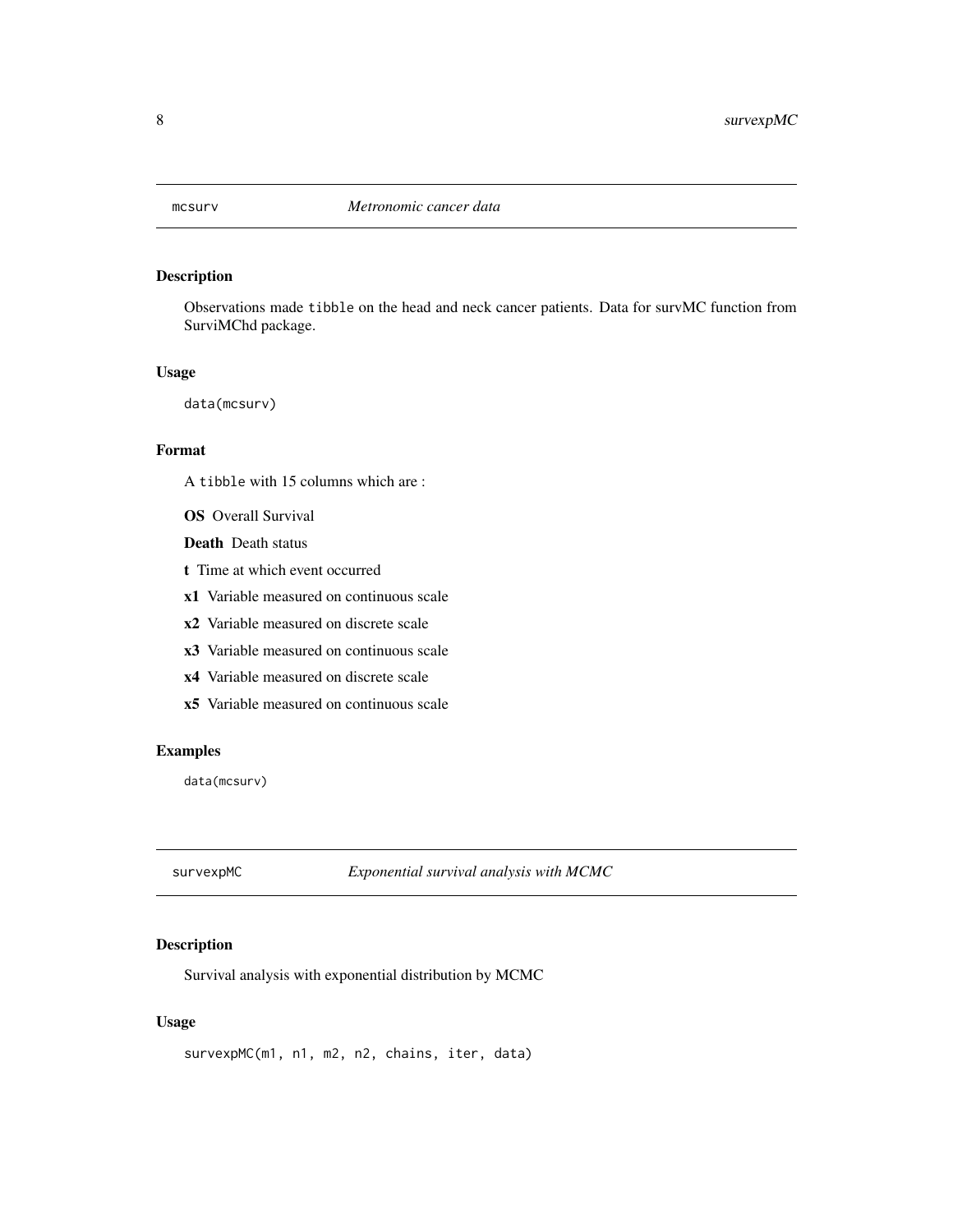# survexpMC 9

# Arguments

| m1     | Starting column number from where variables of high dimensional data will be<br>selected.                                            |
|--------|--------------------------------------------------------------------------------------------------------------------------------------|
| n1     | Ending column number till where variables of high dimensional data will get<br>selected.                                             |
| m2     | Starting column number from where demographic observations starts                                                                    |
| n2     | Ending column number of the demographic observations                                                                                 |
| chains | Number of MCMC chains                                                                                                                |
| iter   | Number of MCMC iterations                                                                                                            |
| data   | High dimensional data having survival duration as (OS), event information as<br>Death $(1 \text{ if died, or } 0 \text{ if alive}).$ |

# Value

survexpMCout A data set listing estimated posterior means and deviances

#### Author(s)

Atanu Bhattacharjee and Akash Pawar

# References

Kumar, M., Sonker, P. K., Saroj, A., Jain, A., Bhattacharjee, A., & Saroj, R. K. (2020). Parametric survival analysis using R: Illustration with lung cancer data. *Cancer Reports*, 3(4), e1210.

#### See Also

survweibMC

# Examples

```
## Not run:
##
data(headnneck)
survexpMC(m1=8,n1=12,m2=4,n2=7,chains=2,iter=10,data=headnneck)
##
## End(Not run)
```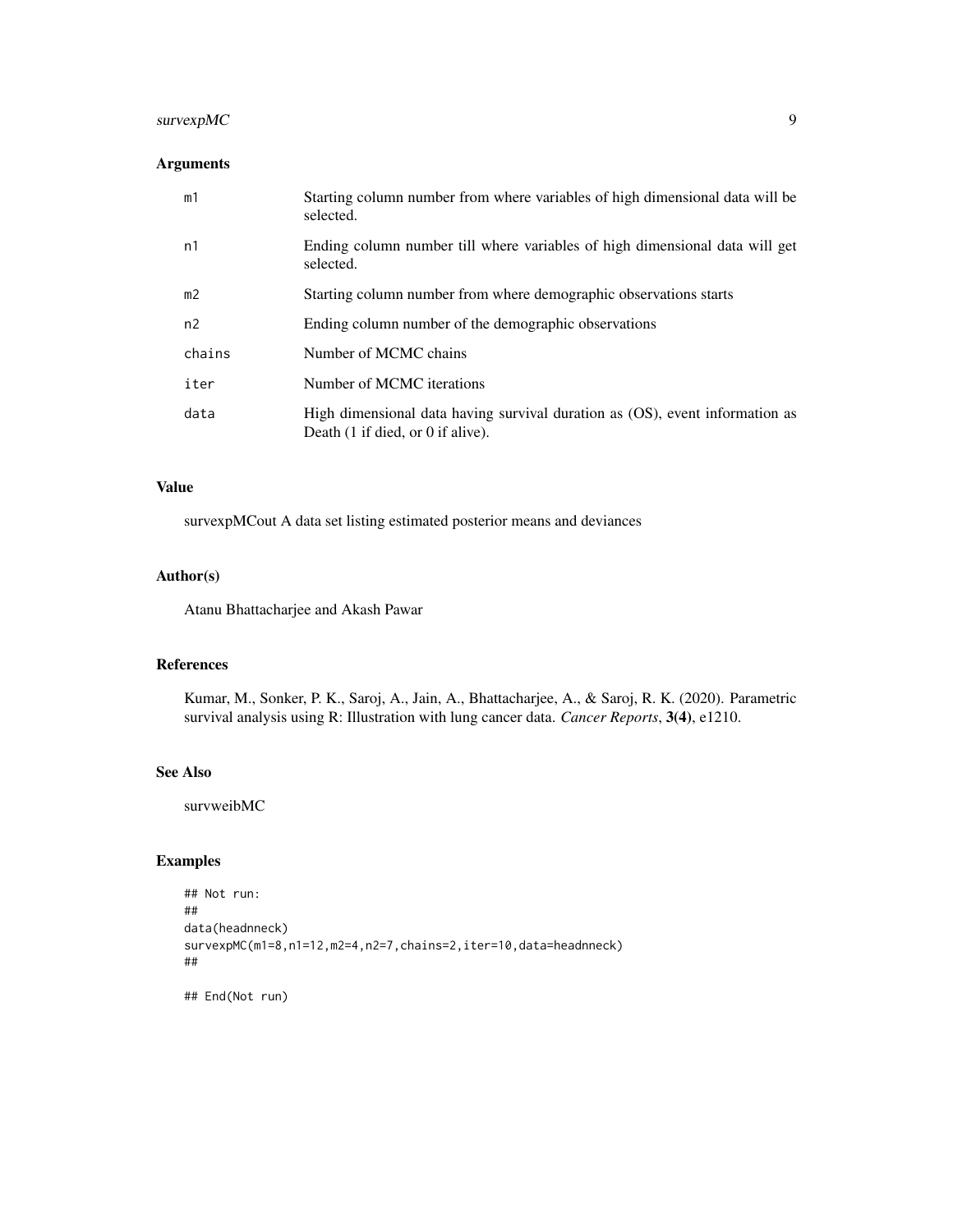<span id="page-9-0"></span>

#### Description

Performs survival analysis with MCMC on a data set by computing survival interval given left and right censoring time.

#### Usage

```
survintMC(m, n, Leftcensor = NULL, OS, Death, iter, data)
```
#### **Arguments**

| m          | Starting column number from where variables of high dimensional data will get<br>selected.            |
|------------|-------------------------------------------------------------------------------------------------------|
| n          | Ending column number till where variables of high dimensional data will get<br>selected.              |
| Leftcensor | "Variable/column name" containing the left censoring information.                                     |
| 0S         | "Variable/column name" containing survival duration event observations.                               |
| Death      | "Variable/column name" containing the survival event information. <i>i.e.</i> Death                   |
| iter       | Number of MCMC iterations.                                                                            |
| data       | High dimensional data containing the Left censoring, Right censoring, Status<br>and DEG observations. |

#### Details

The survival columns of the data should be arranged as follows - leftcensoring The column containing the left censoring information, must be named as 'Leftcensor'. Rightcensor The column containing the right censoring information, must be named as 'Rightcensor' i.e. OS. Death The column containing the death and alive information, must be names as 'Status'.

# Value

survintMCout A table containing HR and CI for respective covariates.

# Author(s)

Atanu Bhattacharjee and Akash Pawar

#### References

Bogaerts, K., Komarek, A., & Lesaffre, E. (2017). Survival analysis with interval-censored data: A practical approach with examples in R, SAS, and BUGS. CRC Press.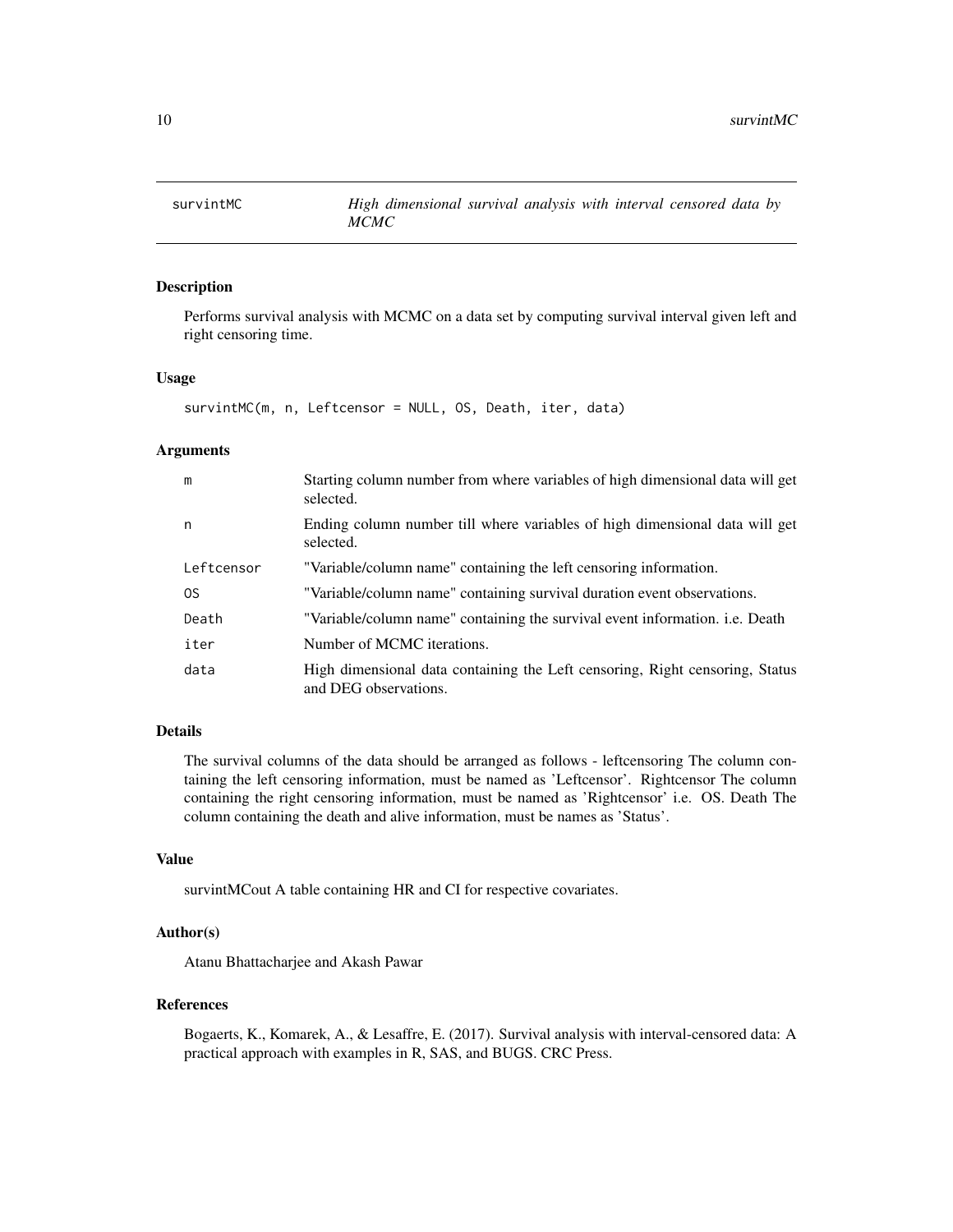#### <span id="page-10-0"></span> $surrMC$  11

# See Also

survMC

# Examples

```
## Not run:
##
data(hnscc)
survintMC(m=7,n=11,Leftcensor="leftcensoring",OS="os",Death="death",iter=6,data=hnscc)
##
```
## End(Not run)

survMC *Survival analysis using Cox Proportional Hazards with MCMC.*

# Description

Performs survival analysis using Cox Proportional Hazards with MCMC.

#### Usage

survMC(m, n, Time, Event, chains, adapt, iter, data)

# Arguments

| m      | Starting column number from where variables of high dimensional data will get<br>selected. |
|--------|--------------------------------------------------------------------------------------------|
| n      | Ending column number till where variables of high dimensional data will get<br>selected.   |
| Time   | Variable/Column name containing the information on duration of survival                    |
| Event  | Variable/Column name containing the information of survival event                          |
| chains | Number of chains to perform                                                                |
| adapt  | Number of adaptations to perform                                                           |
| iter   | Number of iterations to perform                                                            |
| data   | High dimensional data having survival duration and event.                                  |

# Details

The survival columns of the data should be arranged as follows - Death Death status=1 if died otherwise 0. OS Survival duration measured as 'OS' t.len Number of censored times

# Value

Data set containing Posterior HR estimates, SD and quantiles.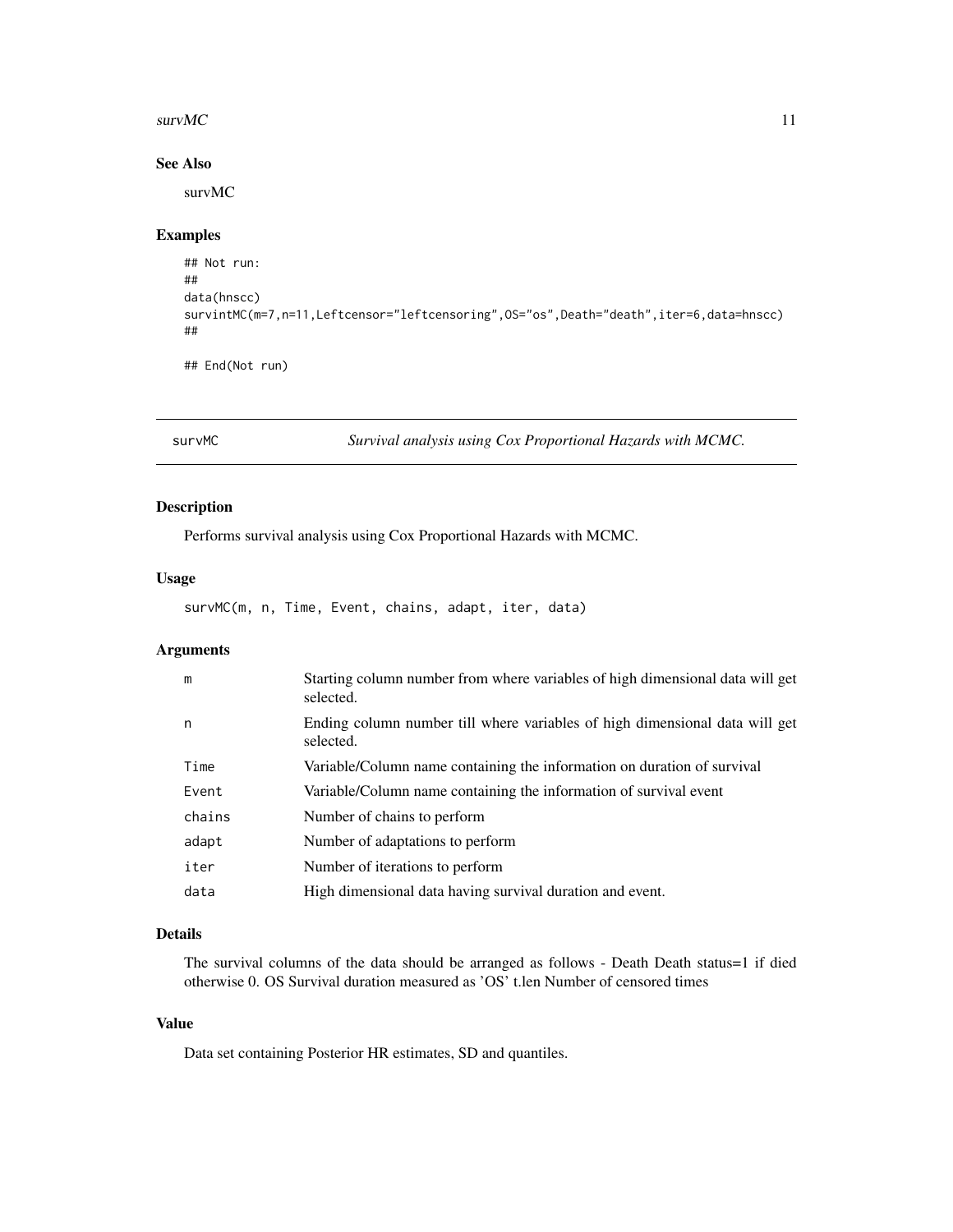# <span id="page-11-0"></span>Author(s)

Atanu Bhattacharjee and Akash Pawar

# References

Bhattacharjee, A. (2020). Bayesian Approaches in Oncology Using R and OpenBUGS. CRC Press.

# See Also

survintMC

# Examples

```
## Not run:
##
data(mcsurv)
survMC(m=4,n=8,Time="OS",Event="Death",chains=2,adapt=100,iter=1000,data=mcsurv)
##
## End(Not run)
```
# Description

Performs survival analysis using Cox Proportional Hazards with MCMC with an option to input select multiple variables.

# Usage

```
survMCmulti(
 var1 = NULL,var2 = NULL,var3 = NULL,var4 = NULL,var5 = NULL,Time,
 Event,
 chains,
 adapt,
 iter,
  data
)
```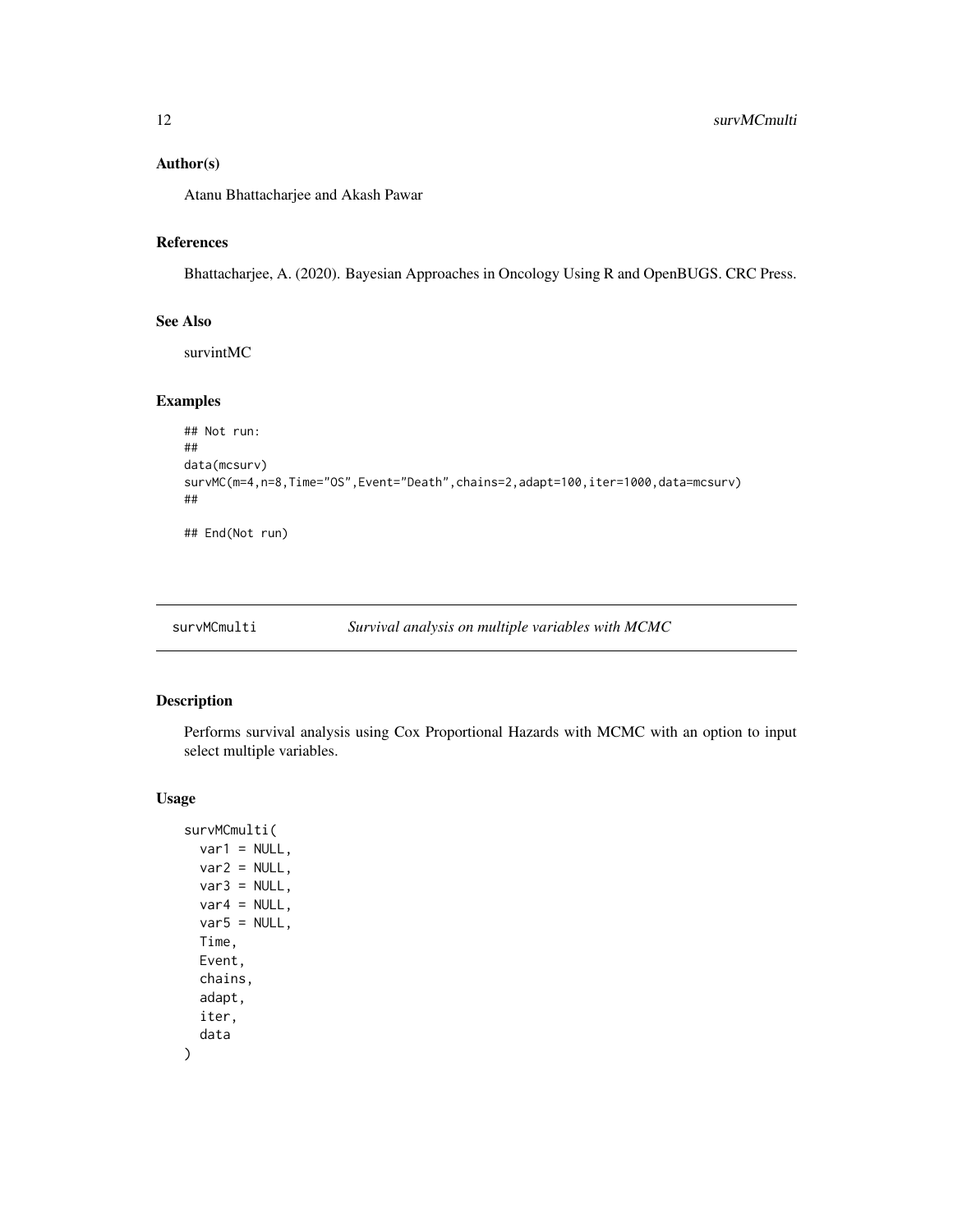#### survMCmulti 13

# Arguments

| var1   | Variable name (first one)                                               |
|--------|-------------------------------------------------------------------------|
| var2   | Variable name (second one)                                              |
| var3   | Variable name (third one)                                               |
| var4   | Variable name (fourth one)                                              |
| var5   | Variable name (fifth one)                                               |
| Time   | Variable/Column name containing the information on duration of survival |
| Event  | Variable/Column name containing the information of survival event       |
| chains | Number of chains to perform                                             |
| adapt  | Number of chains to perform                                             |
| iter   | Number of iterations to perform                                         |
| data   | High dimensional data having survival duration and event.               |

# Details

The survival columns of the data should be arranged as follows - Death Death status=1 if died otherwise 0. OS Survival duration measured as 'OS'

# Value

Data set containing Posterior HR estimates, SD, quantiles and meandeviance.

## Author(s)

Atanu Bhattacharjee and Akash Pawar

#### References

Bhattacharjee, A. (2020). Bayesian Approaches in Oncology Using R and OpenBUGS. CRC Press.

#### See Also

survintMC

#### Examples

```
## Not run:
##
data(mcsurv)
survMCmulti(var1="x1",var2=NULL,var3="x3",var4="x2",
   var5="x4",Time="OS",Event="Death",chains=2,adapt=100,iter=1000,data=mcsurv)
##
```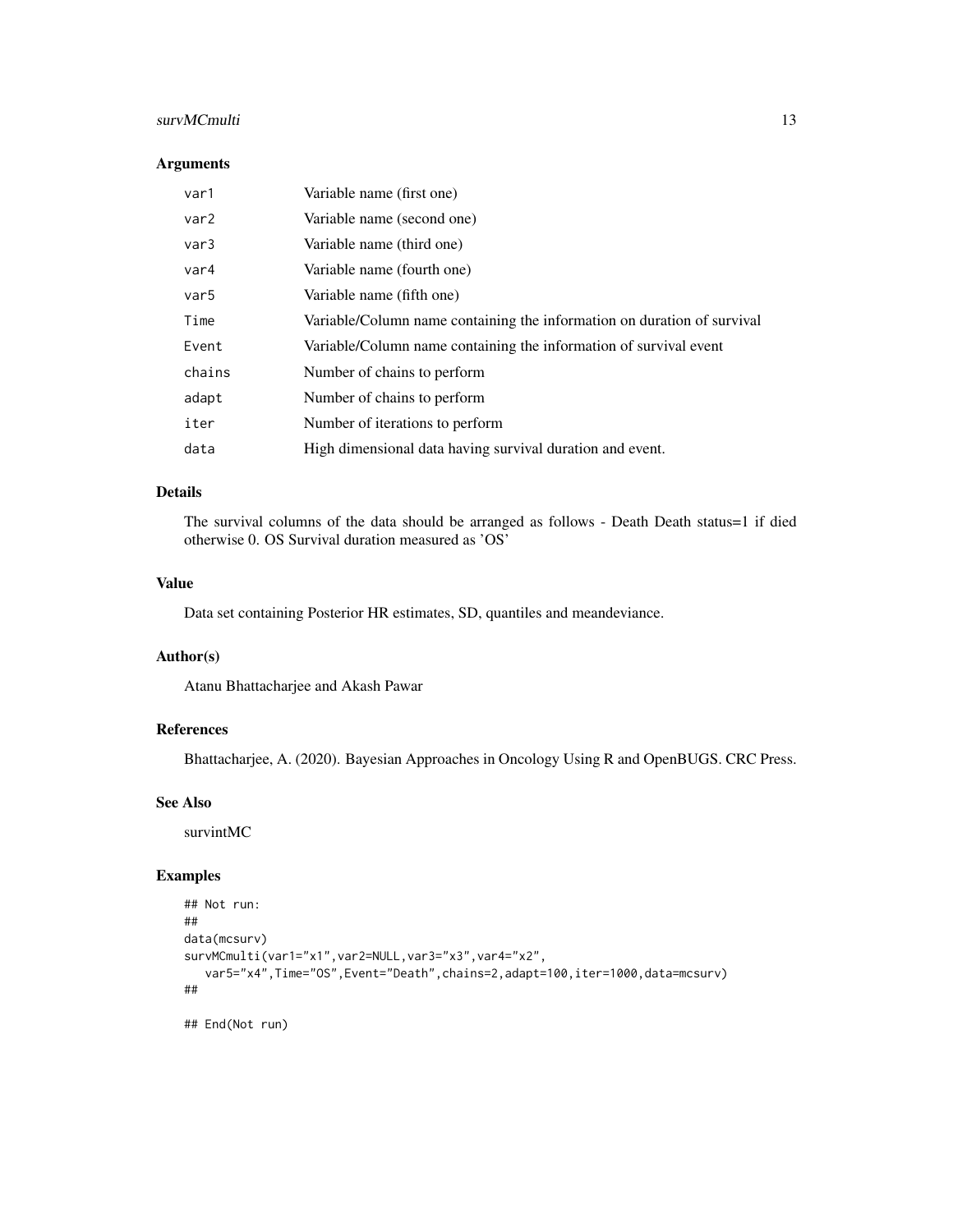<span id="page-13-0"></span>

# Description

Survival analysis with weibull distribution by MCMC

#### Usage

survweibMC(m1, n1, m2, n2, chains, iter, data)

#### Arguments

| m1             | Starting column number from where variables of high dimensional data will be<br>selected.                                            |
|----------------|--------------------------------------------------------------------------------------------------------------------------------------|
| n1             | Ending column number till where variables of high dimensional data will get<br>selected.                                             |
| m <sub>2</sub> | Starting column number from where demographic observations starts                                                                    |
| n2             | Ending column number of the demographic observations                                                                                 |
| chains         | Number of MCMC chains                                                                                                                |
| iter           | Number of MCMC iterations                                                                                                            |
| data           | High dimensional data having survival duration as (OS), event information as<br>Death $(1 \text{ if died, or } 0 \text{ if alive}).$ |

# Value

beta1[1] Posterior estimates of regression coefficients and deviance

# Author(s)

Atanu Bhattacharjee and Akash Pawar

# References

Kumar, M., Sonker, P. K., Saroj, A., Jain, A., Bhattacharjee, A., & Saroj, R. K. (2020). Parametric survival analysis using R: Illustration with lung cancer data. *Cancer Reports*, 3(4), e1210.

Khan, S. A. (2018). Exponentiated Weibull regression for time-to-event data. *Lifetime data analysis*, 24(2), 328-354.

#### See Also

survexpMC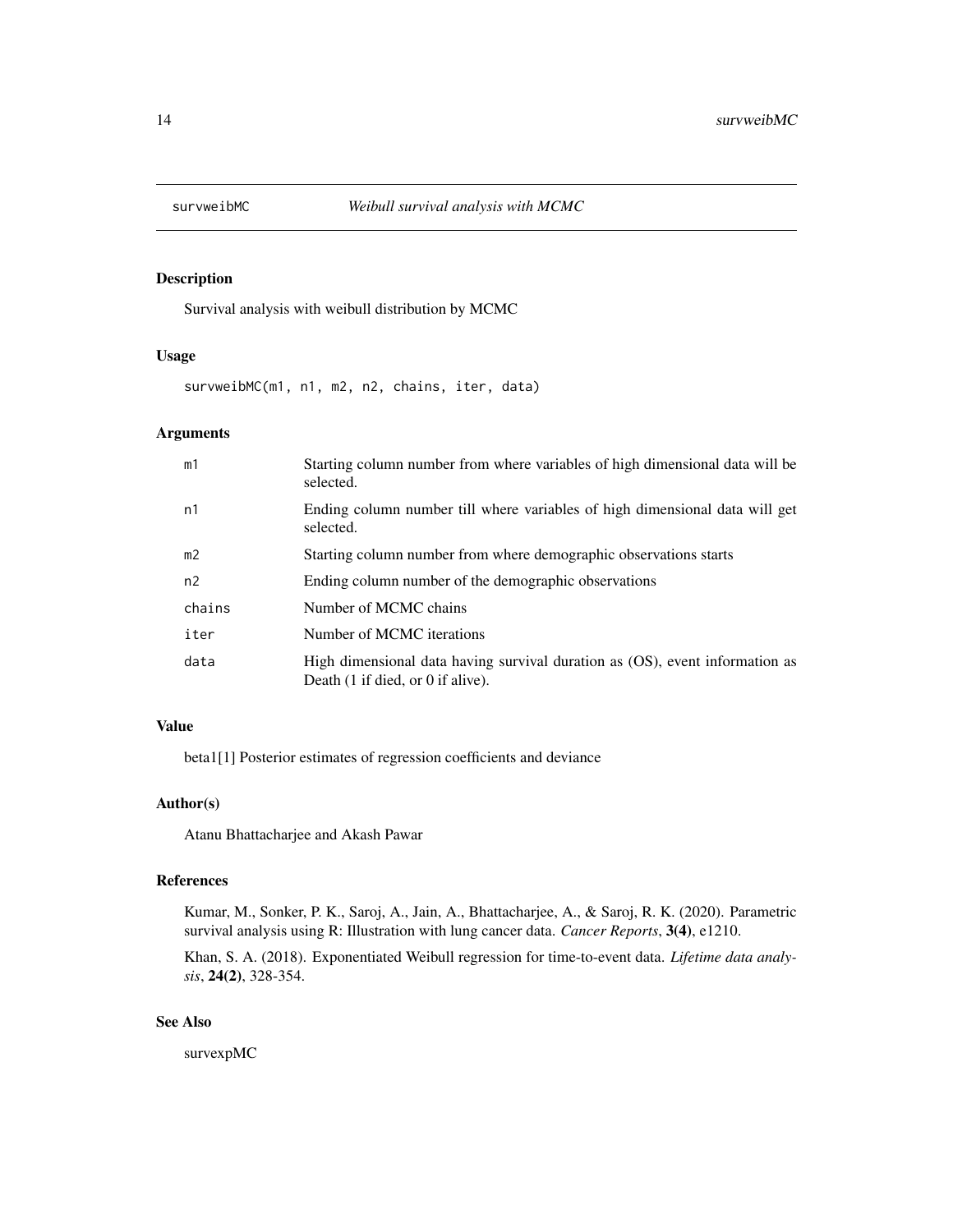# survweibMC 15

# Examples

```
## Not run:
##
data(headnneck)
survweibMC(m1=8,n1=12,m2=4,n2=7,chains=2,iter=10,data=headnneck)
##
```
## End(Not run)